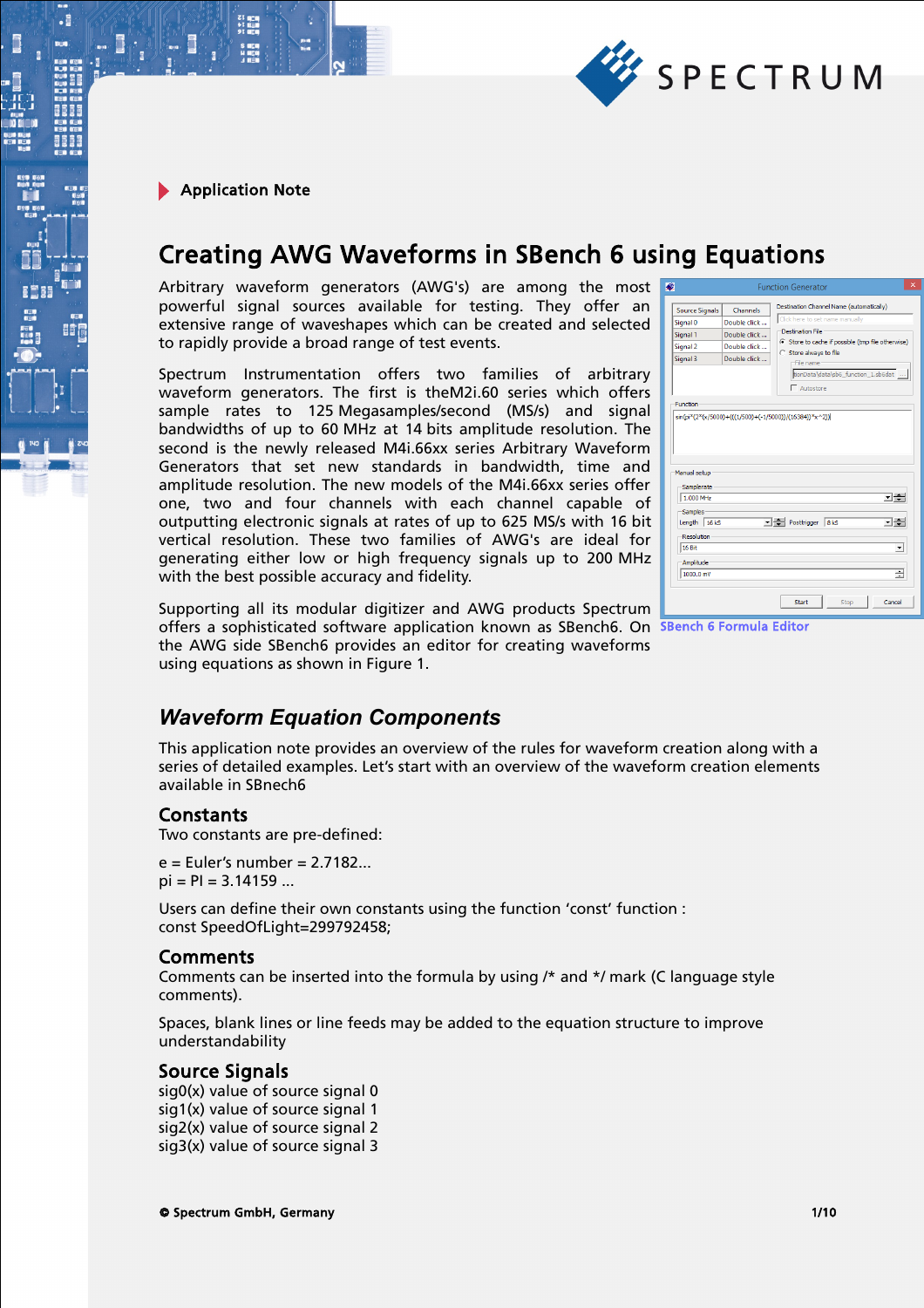

とは 同立時<br>サイ 直通<br>タイ 原理

#### **Operators**

 $\cdot$ 

BÓ

- + Addition
- Subtraction
- \* Multiplication
- / Division
- % Modulo<br>^ Power
- **Power**
- & bitwise AND
- | bitwise OR
- << bitwise left shift
- >> bitwise right shift

### Functions

All the following functions require an argument. The standard argument is the x (current sample) which runs from zero to [length-1]. The argument can also be modified using another expression. This allows manipulation of the time base of the resultant signal.

The bitwise functions AND, OR, SHIFT can only be used on signals or on other bitwise functions but it is not possible to use them on functions.

## Function List

| sin(x)  | Sine                      |
|---------|---------------------------|
| cos(x)  | Cosine                    |
| tan(x)  | Tangent                   |
| asin(x) | Arc Sine                  |
| acos(x) | <b>Arc Cosine</b>         |
| atan(x) | <b>Arc Tangent</b>        |
| sinh(x) | Hyperbolic Sine           |
| cosh(x) | <b>Hyperbolic Cosine</b>  |
| tanh(x) | <b>Hyperbolic Tangent</b> |
| ln(x)   | Natural Logarithm         |
| abs(x)  | Absolute Value            |

# Conditional Functions

| if (x, min, max) | if $x > = min$ and $x < = max$ the result is 1.0, otherwise zero |
|------------------|------------------------------------------------------------------|
| sign(x)          | is -1.0 if argument is negative, +1.0 if argument is positive    |
| tri (x,d)        | Triangle with d% of one period rising, the other 100-d% falling  |
| rect(x,d)        | Rectangle with d% of one period high, the other 100-d% low       |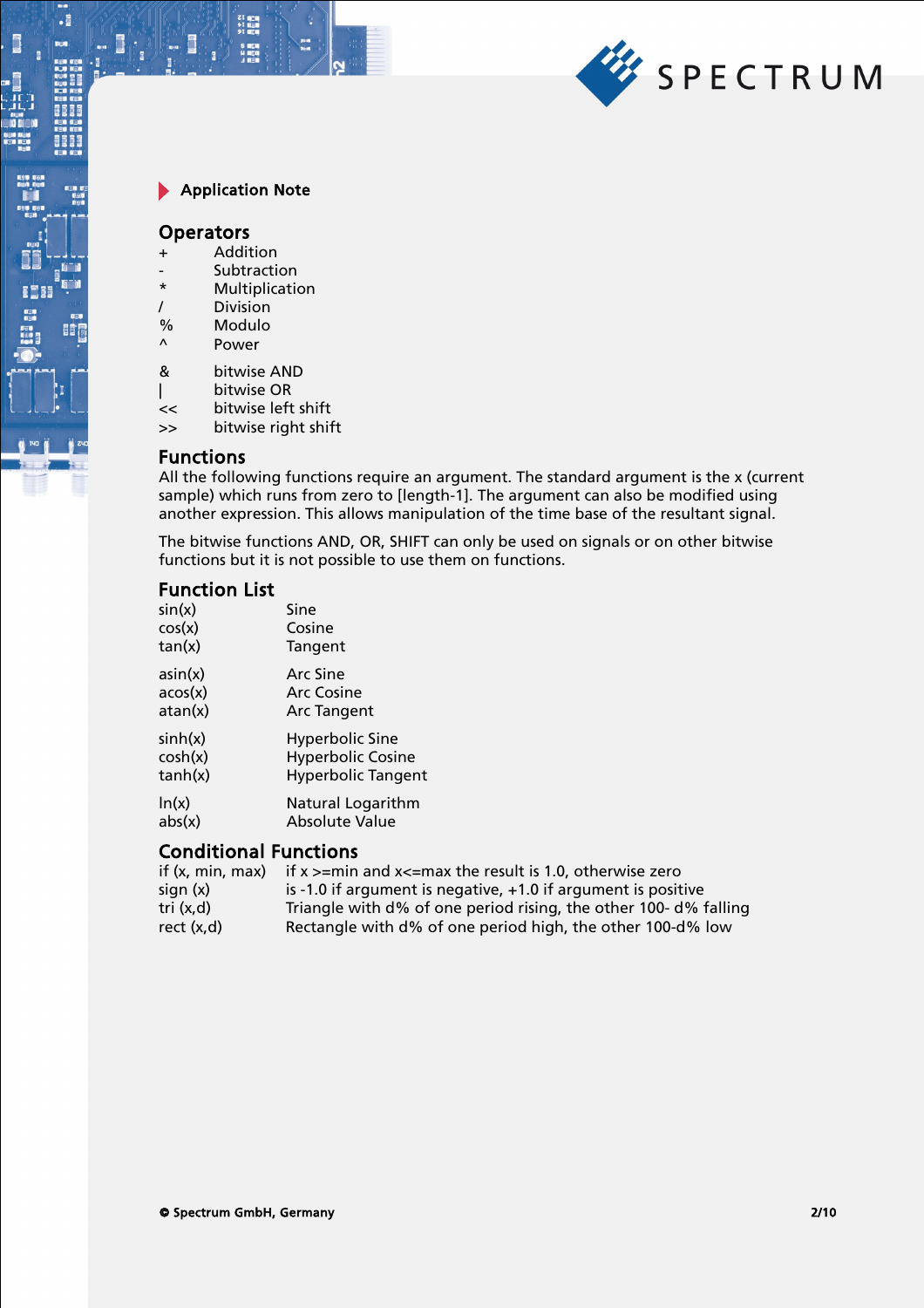

とは 同立時<br>サイ 直通<br>タイ 原理

 $\cdot$ 

BÓ

# Examples of Creating Waveforms in SBench 6 Using Equations

The following table contains many examples of waveforms based on equations using the elements discussed previously. Note all equations are based upon the current sample value represented by the symbol x. This results in equation arguments expressed in terms of the signal period which is always an integer number of samples. The time axis can be determined by multiplying the sample value by the sampling period. Adjusting the sample rate of the AWG allows any frequency or time interval to be produced within the waveform memory length and sampling rate resolution limits.

| Waveform                  | <b>General Equation</b>                         | <b>Example</b>                          |
|---------------------------|-------------------------------------------------|-----------------------------------------|
| <b>Unit Step</b>          | If $(x, X_{D,} X_{MAX})$                        |                                         |
|                           | $X_{D}$ - Location of step in samples           | 1V                                      |
|                           | $X_{MAX}$ – Duration of the waveform in samples |                                         |
|                           |                                                 | 0V                                      |
|                           |                                                 |                                         |
|                           |                                                 | $-1V$                                   |
|                           |                                                 |                                         |
|                           | <b>Example:</b> if (x,8192,16384)               | $-4ms$<br>0 s<br>4 <sub>ms</sub><br>8 r |
| <b>Time Reversed Step</b> | 1 - If (x, $X_{0}$ , $X_{MAX}$ )                |                                         |
|                           | $X_0$ - Location of step in samples             | 1V                                      |
|                           | $X_{MAX}$ – Duration of the waveform in samples |                                         |
|                           |                                                 | $_{-0}$ v                               |
|                           |                                                 |                                         |
|                           |                                                 | $-1V$                                   |
|                           |                                                 |                                         |
|                           | <b>Example: 1-if (x,8192,16384)</b>             | $-4$ ms<br>0s<br>4 <sub>ms</sub><br>8 r |
| <b>Unit Pulse</b>         | If (x, $X_{S}$ , $X_{E}$ )                      |                                         |
|                           | $X_s$ – Location of leading edge in samples     | 1V                                      |
|                           | $X_E$ – Location of trailing edge in samples    |                                         |
|                           |                                                 | 0V                                      |
|                           |                                                 |                                         |
|                           |                                                 | $-1V$                                   |
|                           |                                                 |                                         |
|                           | <b>Example:</b> if (x,6192, 10192)              | $-4ms$<br>0s<br>4 <sub>ms</sub><br>8 r  |
| <b>Rectangular Unit</b>   | 0.5+0.5 *sign (sin (2*pi*x/X <sub>p</sub> ))    |                                         |
| <b>Pulse Train</b>        | $X_p$ - Period in samples                       |                                         |
|                           |                                                 |                                         |
|                           |                                                 |                                         |
|                           |                                                 |                                         |
|                           |                                                 | $-1V$                                   |
|                           |                                                 |                                         |
|                           | Example: 0.5+0.5*sign(sin (2*pi*x/1000))        | $-4$ ms<br>0 s<br>4 <sub>ms</sub><br>8r |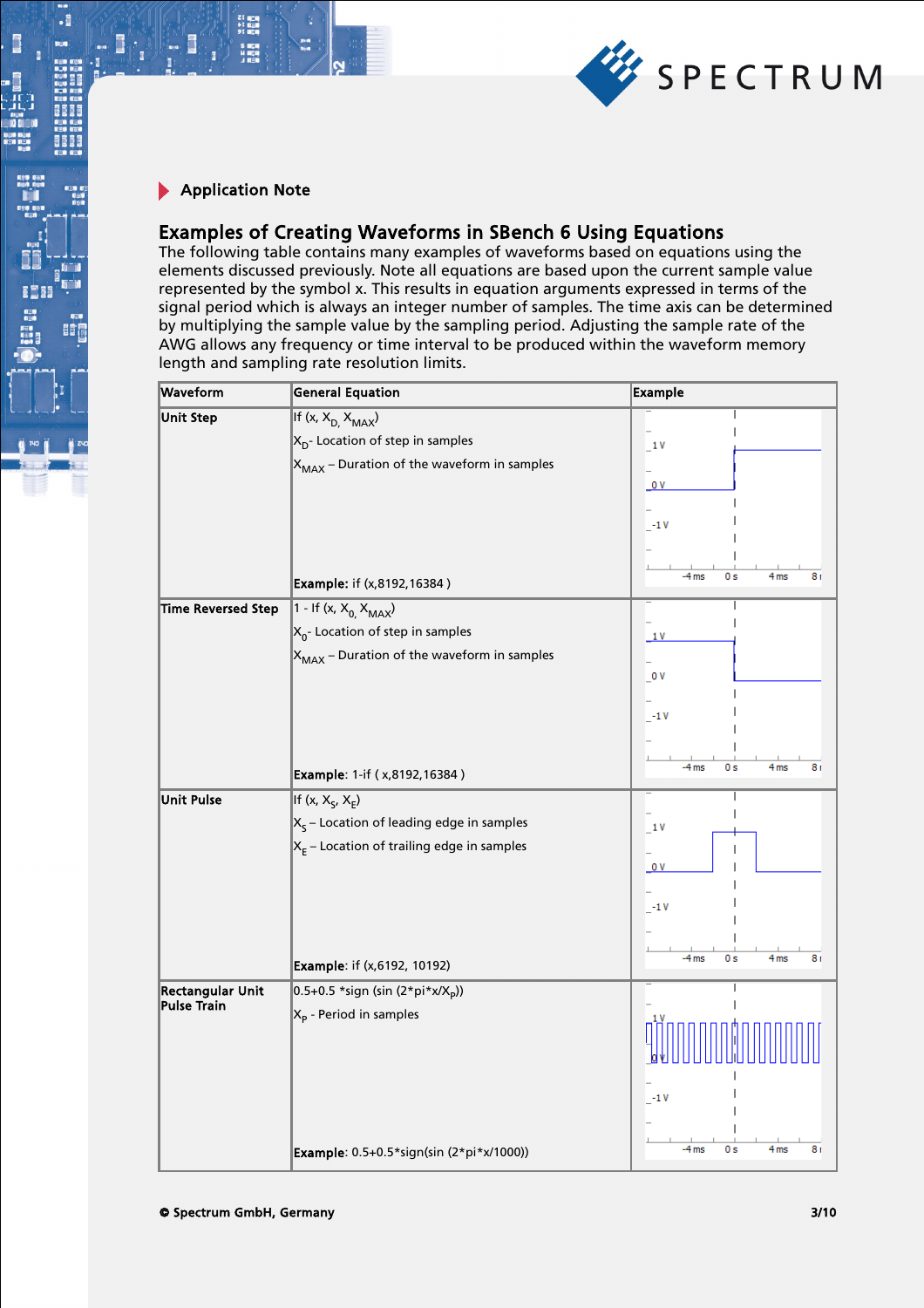

21 年1月<br>41 日1月<br>51 日1月<br>51 日1月<br>51 日1月

 $\frac{p}{q}$ 

 $\cdot$  :

11,4

81

BO

B

II. O

j

Les comme

 $\bullet$ 

| Waveform                   | <b>General Equation</b>                                                                    | <b>Example</b>                                     |
|----------------------------|--------------------------------------------------------------------------------------------|----------------------------------------------------|
| <b>Bipolar Pulse Train</b> | rect (x/X <sub>p</sub> , d)                                                                |                                                    |
|                            | $X_p$ - Period in samples                                                                  | 1V                                                 |
|                            | d- Duty cycle in percent (%)                                                               |                                                    |
|                            |                                                                                            | $\sqrt{0}V$                                        |
|                            |                                                                                            |                                                    |
|                            |                                                                                            | $-1V$                                              |
|                            |                                                                                            |                                                    |
|                            | Example: rect(x/1000,50)                                                                   | $-4ms$<br>0 <sub>s</sub><br>4 <sub>ms</sub><br>8 r |
| Ramp                       | x*(DV/DX)                                                                                  |                                                    |
|                            | DV/DX - Slope of the ramp in volts/samples                                                 | 1V                                                 |
|                            |                                                                                            |                                                    |
|                            |                                                                                            | ہم                                                 |
|                            |                                                                                            |                                                    |
|                            |                                                                                            | $-1V$                                              |
|                            |                                                                                            |                                                    |
|                            | <b>Example:</b> x*(1/16384)                                                                | 4 <sub>ms</sub><br>$-4ms$<br>0 s<br>8 r            |
| <b>Delayed Ramp</b>        | $(x-X_D)^*$ (DV/DX)* if(x, $X_{D_r}$ $X_{MAX}$ )                                           |                                                    |
|                            | $X_D$ – Delay in samples                                                                   | 1V                                                 |
|                            | DV/DX - Slope of the ramp in volts/samples                                                 |                                                    |
|                            | $X_{MAX}$ – Duration of the waveform in samples                                            | 0 <sub>V</sub>                                     |
|                            |                                                                                            |                                                    |
|                            |                                                                                            | $-1V$                                              |
|                            |                                                                                            |                                                    |
|                            | Example: (x-6192)*(1/16384)*if(x,6192,16384)                                               | 4 <sub>ms</sub><br>-4 ms<br>0 s<br>8 r             |
| <b>Truncated Ramp</b>      |                                                                                            |                                                    |
| (Delayed)                  | $(x-X_D)^*$ (DV/DX)* if(x, X <sub>D,</sub> X <sub>E</sub> )                                |                                                    |
|                            | $X_D$ – Delay in samples                                                                   | 1 V                                                |
|                            | DV/DX - Slope of the ramp in volts/samples<br>$X_E$ – Location of trailing edge in samples | 0V                                                 |
|                            |                                                                                            |                                                    |
|                            |                                                                                            | $-1V$                                              |
|                            |                                                                                            |                                                    |
|                            |                                                                                            |                                                    |
|                            | Example: (x-6000)*(1/4000)*if(x,6000,10000)                                                | $-4ms$<br>0s<br>4 <sub>ms</sub><br>8 r             |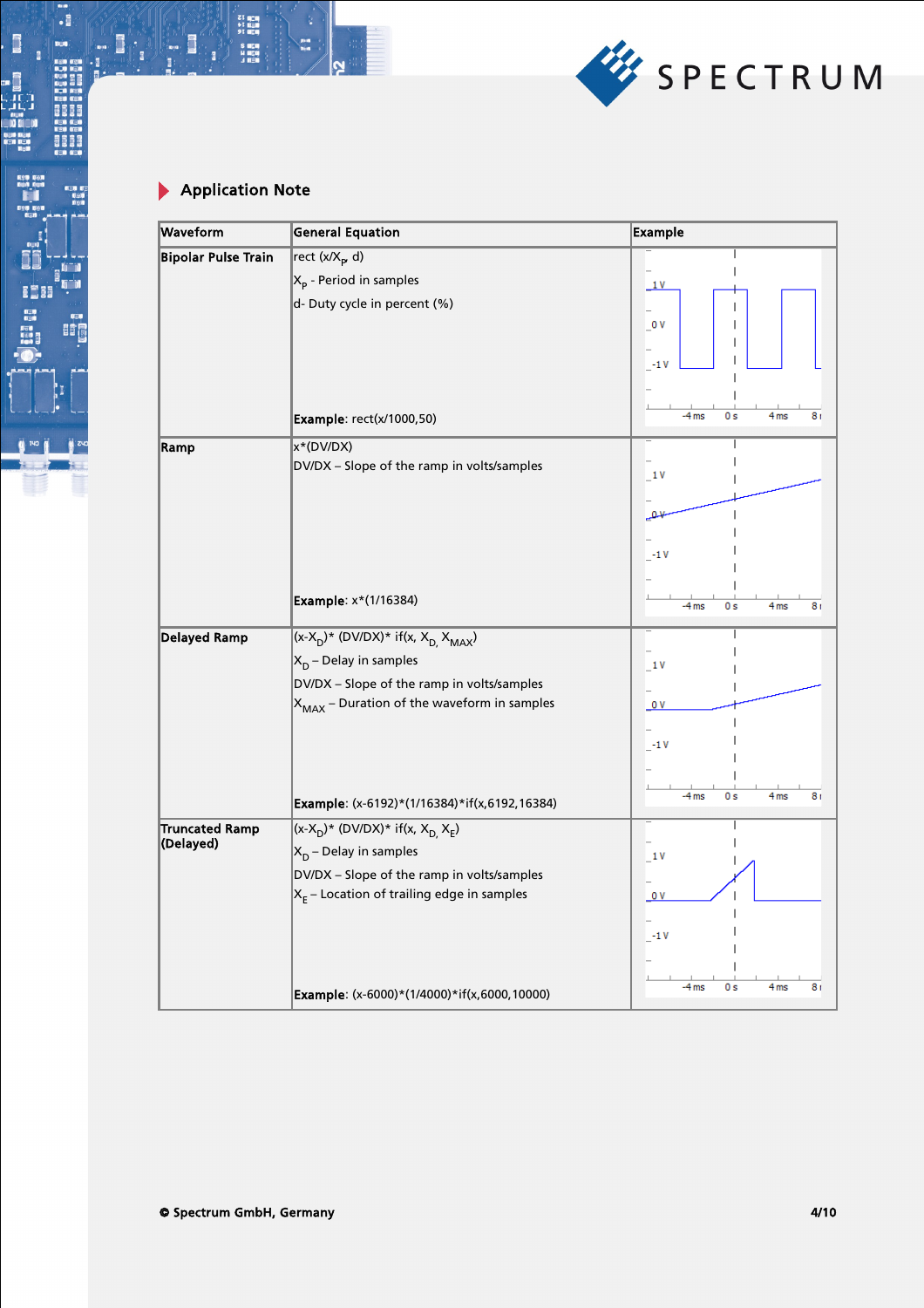

21 中国<br>41 日本<br>91 日本時代<br>6 日本時代

.:

.,

8888

BOT<sub>1</sub>

B

**I**I: 1

i<br>Ji

nun<br>Di Ki

j

u din si

 $\bullet$   $\bullet$ 

| Waveform                  | <b>General Equation</b>                                        | <b>Example</b>                                     |
|---------------------------|----------------------------------------------------------------|----------------------------------------------------|
| <b>Negative Ramp</b>      | $(x-X_D)^*$ (-1*DV/DX)* if(x, X <sub>D,</sub> X <sub>E</sub> ) |                                                    |
| (Truncated)               | $X_D$ – Delay in samples                                       | 1V                                                 |
|                           | DV/DX - Slope of the ramp in volts/samples                     |                                                    |
|                           | $X_{E}$ – Location of trailing edge in samples                 | 0 <sub>V</sub>                                     |
|                           |                                                                | $-1V$                                              |
|                           |                                                                | $-4ms$<br>0s<br>4 <sub>ms</sub><br>8r              |
|                           | Example: (x-6000)*(-1/4000)*if(x,6000,10000)                   |                                                    |
| Periodic Triangle<br>Wave | Tri (x/ $X_{\mathbf{p}}$ , d)                                  |                                                    |
|                           | $X_p$ - Period in samples                                      | 1V                                                 |
|                           | d- Duty cycle in percent (%)                                   | $_{\circ}$ ov                                      |
|                           |                                                                |                                                    |
|                           |                                                                | $\sqrt{1}v$                                        |
|                           |                                                                |                                                    |
|                           | Example: tri(x/1000,95)                                        | $-4ms$<br>0 <sub>s</sub><br>4 <sub>ms</sub><br>8 r |
| <b>Sinewave</b>           | sin(2*pi*x/X <sub>p</sub> )                                    |                                                    |
|                           | $X_p$ - Period in samples                                      |                                                    |
|                           |                                                                |                                                    |
|                           |                                                                |                                                    |
|                           |                                                                |                                                    |
|                           |                                                                |                                                    |
|                           |                                                                |                                                    |
|                           | Example: sin(2*pi*x/1000)                                      | 4 <sub>ms</sub><br>$-4ms$<br>0 <sub>s</sub><br>8 r |
| <b>Gated Sine</b>         | $\sin(2\pi p i \pi x / X_p) \cdot \text{if}(x, X_q, X_p)$      |                                                    |
|                           | $X_p$ - Period in samples                                      | 1V                                                 |
|                           | $X_s$ – Location of leading edge in samples                    |                                                    |
|                           | $X_E$ – Location of trailing edge in samples                   | 0V                                                 |
|                           |                                                                | $-1V$                                              |
|                           |                                                                | 4 <sub>ms</sub><br>$-4ms$<br>0s<br>8r              |
|                           | Example: sin(2*pi*x/1000)*if(x,6000,10000)                     |                                                    |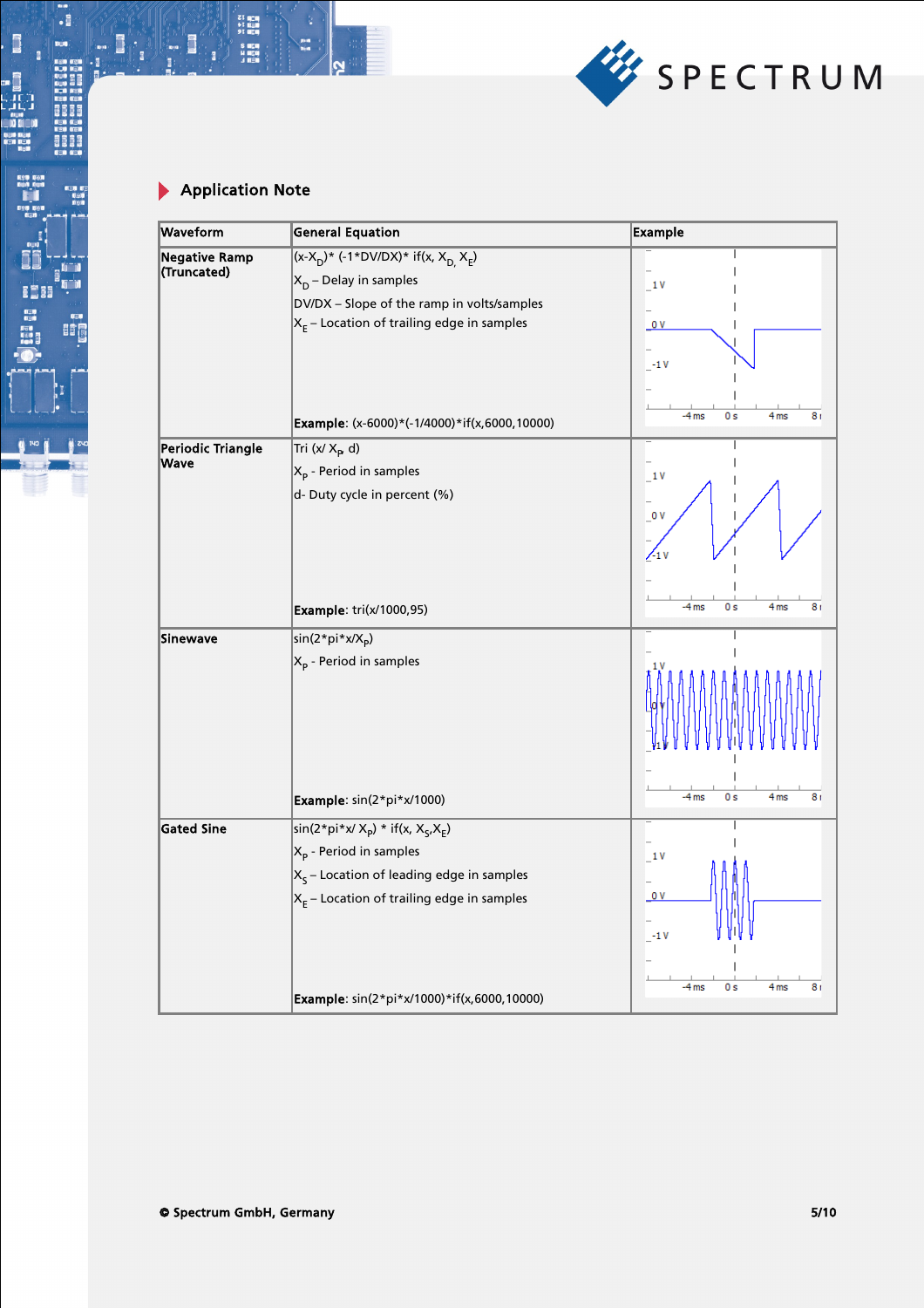

21 中国<br>41 日本<br>91 日本時代<br>6 日本時代

m.<br>Ma

.:

131

8888

BOT<sub>1</sub>

 $\Box$ 

**: 1** 

i<br>Ji

n a

j

Les comments

 $\bullet$ 

| Waveform                  | <b>General Equation</b>                                                                     | <b>Example</b>                                    |
|---------------------------|---------------------------------------------------------------------------------------------|---------------------------------------------------|
| Decaying                  | $e^ \wedge (-1*(x/X_{+}))$                                                                  |                                                   |
| Exponential               | $X_T$ – Exponential time constant in samples                                                | 1 V                                               |
|                           |                                                                                             |                                                   |
|                           |                                                                                             |                                                   |
|                           |                                                                                             | $-1V$                                             |
|                           |                                                                                             |                                                   |
|                           | Example: e^(-1*(x/500))                                                                     | 4 <sub>ms</sub><br>$-4ms$<br>0 s<br>8 r           |
| <b>Delayed Decaying</b>   | (e ^ (-1*(x- X <sub>D</sub> )/ X <sub>t</sub> ))* if(x,X <sub>D</sub> ,X <sub>MAX</sub> )   |                                                   |
| Exponential               | $X_D$ – Delay in samples                                                                    | 1V                                                |
|                           | $X_T$ – Exponential time constant in samples                                                |                                                   |
|                           | $X_{MAX}$ – Duration of the waveform in samples                                             | 0 V                                               |
|                           |                                                                                             | $-1V$                                             |
|                           | Example:<br>(e^(-1*((x-6192)/500))) * if (x,6192,16834)                                     |                                                   |
|                           |                                                                                             | $-4ms$<br>0s<br>4 <sub>ms</sub><br>8 r            |
|                           |                                                                                             |                                                   |
| <b>Rising Exponential</b> | $1-(e^{\Lambda}(-1*(x/X_{T})))$                                                             |                                                   |
|                           | $X_T$ – Exponential time constant in samples                                                | 1 V                                               |
|                           |                                                                                             | <sup>l</sup> ov                                   |
|                           |                                                                                             |                                                   |
|                           |                                                                                             | $-1V$                                             |
|                           |                                                                                             |                                                   |
|                           | Example: 1-(e^(-1*((x)/500)))                                                               | 4 <sub>ms</sub><br>$-4ms$<br>0 s<br>8 r           |
| <b>Delayed Rising</b>     | $(1-(e^{\Lambda}(-1*(x-X_{\Gamma}/X_{\Gamma}))))$ * if(x,X <sub>D'</sub> X <sub>MAX</sub> ) |                                                   |
| Exponential               | $X_D$ – Delay in samples                                                                    | 1V                                                |
|                           | $X_T$ – Exponential time constant in samples                                                |                                                   |
|                           | $X_{MAX}$ – Duration of the waveform in samples                                             | 0V                                                |
|                           |                                                                                             | $-1V$                                             |
|                           |                                                                                             |                                                   |
|                           | Example:                                                                                    | 4 <sub>ms</sub><br>$-4ms$<br>0 <sub>s</sub><br>8r |
|                           | 1-(e^(-1*((x-6192)/500)))) * if(x,6192,16384)                                               |                                                   |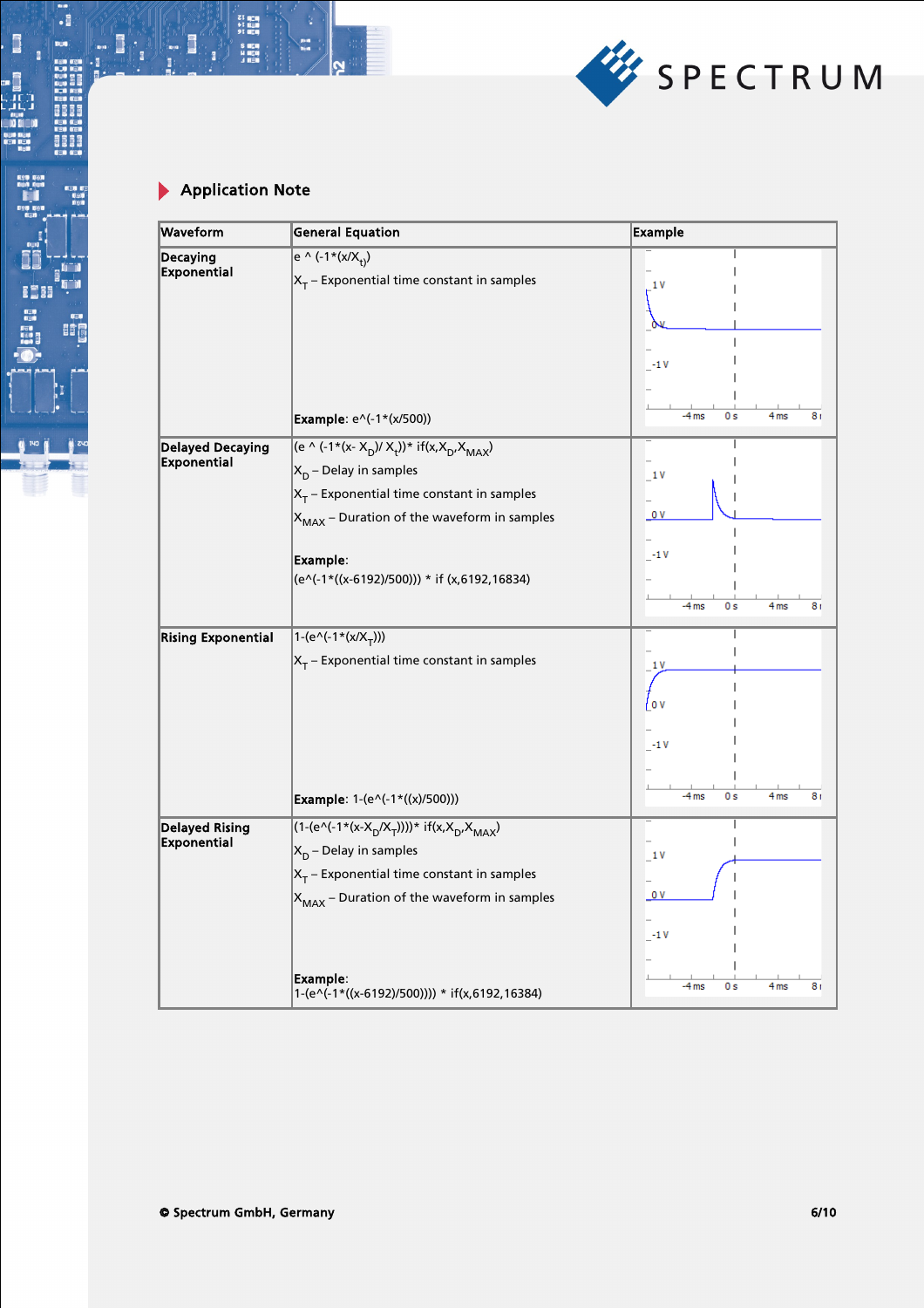

21 中国<br>41 日本<br>91 日本時代<br>6 日本時代

.:

i.

||明日|<br>||明日|<br>|明日|

8888

BO)

B

**: 5** 

D

i<br>Ji

) I

ī

L III III III

 $\bullet$ 

| Waveform                 | <b>General Equation</b>                                                                     | <b>Example</b>                          |
|--------------------------|---------------------------------------------------------------------------------------------|-----------------------------------------|
| <b>Exponential Pulse</b> | $(1-(e^{\wedge}(-1*(x-X_{\varsigma}/X_{\tau}))))$ * if(x,X <sub>S</sub> ,X <sub>p</sub> ) + |                                         |
|                          | (e ^ (-1*(x- X <sub>p</sub> )/ X <sub>t</sub> ))* if(x,X <sub>p</sub> X <sub>MAX</sub> )    | 1V                                      |
|                          | $X_T$ – Exponential time constant in samples                                                |                                         |
|                          | $X_{MAX}$ – Duration of the waveform in samples                                             | 0V                                      |
|                          | $XS$ – Location of start of rise in samples                                                 | $-1V$                                   |
|                          | $X_p$ – Location of peak in samples                                                         |                                         |
|                          |                                                                                             |                                         |
|                          | Example:<br>(1-(e^(-1*((x-6192)/500)))) * if(x,6192,8192)+                                  | $-4ms$<br>0 s<br>4 <sub>ms</sub>        |
|                          | (e^(-1*((x-8192)/500))* if(x,8192,16384))                                                   |                                         |
| <b>Exponentially</b>     | (e ^ (-1*(x/X <sub>t)</sub> )) * sin(2*pi*x/ X <sub>p</sub> )                               |                                         |
| <b>Damped Sine</b>       | $X_T$ – Exponential time constant in samples                                                |                                         |
|                          | $X_p$ - Period in samples                                                                   |                                         |
|                          |                                                                                             |                                         |
|                          |                                                                                             |                                         |
|                          |                                                                                             |                                         |
|                          | Example: e^(-1*(x/2500)) *sin(2*pi*x/500)                                                   | $-4ms$<br>0 s<br>4 <sub>ms</sub><br>8 r |
| <b>Gaussian Pulse</b>    | $e^{\Lambda}((-1/2) * ((x-X_D)^{2}/(Xs^2))$                                                 |                                         |
|                          | $X_D$ – Delay (mean) in samples                                                             | 1 V                                     |
|                          | Xs - Pulse Width (sigma)                                                                    |                                         |
|                          |                                                                                             | 0 V                                     |
|                          |                                                                                             | $-1V$                                   |
|                          |                                                                                             |                                         |
|                          | Example: e^((-1/2)*((x-8192)^2)/(1000^2))                                                   | $-4ms$<br>0s<br>4 <sub>ms</sub><br>8 r  |
| Amplitude                | 0.5*sin(2*pi*x/X <sub>C</sub> )*(1+ K <sub>M</sub> *f(x))                                   |                                         |
| <b>Modulation</b>        | $X_{C}$ Carrier period in samples                                                           | 1 V                                     |
|                          | $K_M$ – Modulation index 0 to 1                                                             | Mı.<br><b>AMINE</b>                     |
|                          | $F(x)$ – modulation waveform                                                                |                                         |
|                          |                                                                                             |                                         |
|                          | Example:                                                                                    |                                         |
|                          | 0.5*sin(2*pi*x/250)*(1+(0.75*cos(2*pi*x/5000)))                                             | 4 <sub>ms</sub><br>$-4ms$<br>0 s<br>8 r |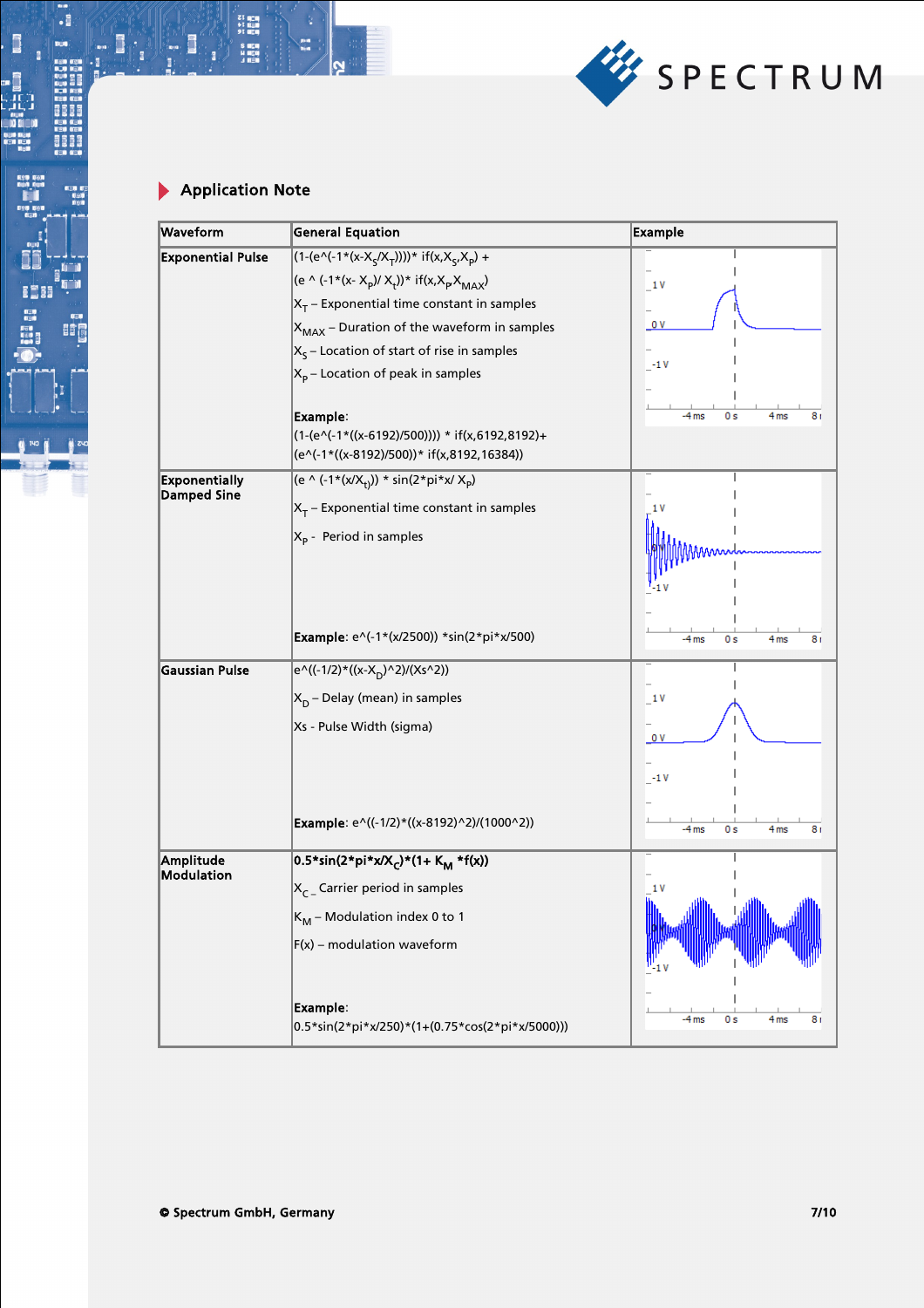

21 中国<br>41 日本<br>91 日本時代<br>6 日本時代

с

.:

i.

8888

BOT<sub>1</sub>

B

**I**I: 1

i<br>Ji

j

Les comments

 $\bullet$ 

| Waveform                                | <b>General Equation</b>                                                                                                                        | <b>Example</b>                                     |
|-----------------------------------------|------------------------------------------------------------------------------------------------------------------------------------------------|----------------------------------------------------|
| <b>Sine Amplitude</b><br>Sweep          | $x*(DV/DX) * sin(2*pi*x/Xc)$                                                                                                                   |                                                    |
|                                         | DV/DX - Slope of the ramp in volts/samples                                                                                                     | 1V                                                 |
|                                         | $X_{C}$ Carrier period in samples                                                                                                              | <b>JAXAMHAN</b><br>$-1V$                           |
|                                         | Example: x*(1/16384)*sin(2*pi*x/250)                                                                                                           | 4 <sub>ms</sub><br>$-4ms$<br>0 s<br>8 r            |
| Frequency<br><b>Modulation</b>          | Sin(2*pi*x/X <sub>C</sub> +(X <sub>M</sub> /X <sub>Dev</sub> )*cos(2*pi*x/X <sub>M</sub> )                                                     |                                                    |
|                                         | $X_{C}$ Carrier period in samples                                                                                                              |                                                    |
|                                         | $X_M$ – Modulation Period in samples                                                                                                           |                                                    |
|                                         | $X_{\text{Dev}}$ – Period deviation in samples                                                                                                 |                                                    |
|                                         | Example: sin(2*pi*x/250+(5000/500)*cos(2*pi*x/5000))                                                                                           | 0 s<br>4 <sub>ms</sub><br>-4 ms<br>8 r             |
| <b>Linear Frequency</b><br><b>Sweep</b> | Sin(pi*(2*(x/X <sub>s</sub> )+(((1/X <sub>E</sub> )-(1/X <sub>s</sub> ))/X <sub>MAX</sub> )*x^2))                                              |                                                    |
|                                         | $X_{s}$ – Start Period in samples                                                                                                              |                                                    |
|                                         | $X_E$ – End Period in samples                                                                                                                  |                                                    |
|                                         | $X_{MAX}$ – Duration of the waveform in samples                                                                                                |                                                    |
|                                         | Example:                                                                                                                                       |                                                    |
|                                         | sin(pi*(2*(x/5000)+(((1/500)+ (-/5000))/16384)*x^2))                                                                                           | $-4ms$<br>0s<br>4 <sub>ms</sub><br>R r             |
| Logarithmic<br><b>Frequency Sweep</b>   | Sin*2*pi(X <sub>MAX</sub> /ln(X <sub>S</sub> /X <sub>E</sub> )/X <sub>S</sub> )*e^((ln(X <sub>S</sub> /X <sub>E</sub> )/X <sub>S</sub> )*x)-1) |                                                    |
|                                         | $X_{5}$ – Start Period in samples                                                                                                              |                                                    |
|                                         | $X_E$ – End Period in samples                                                                                                                  |                                                    |
|                                         | $X_{MAX}$ – Duration of the waveform in samples                                                                                                |                                                    |
|                                         | Example:<br>sin(2*pi*(16384/ln(5000/500)/5000) *<br>e^((ln(5000/500)/16384)*x)-1)                                                              | $-4ms$<br>0 <sub>s</sub><br>4 <sub>ms</sub><br>8 r |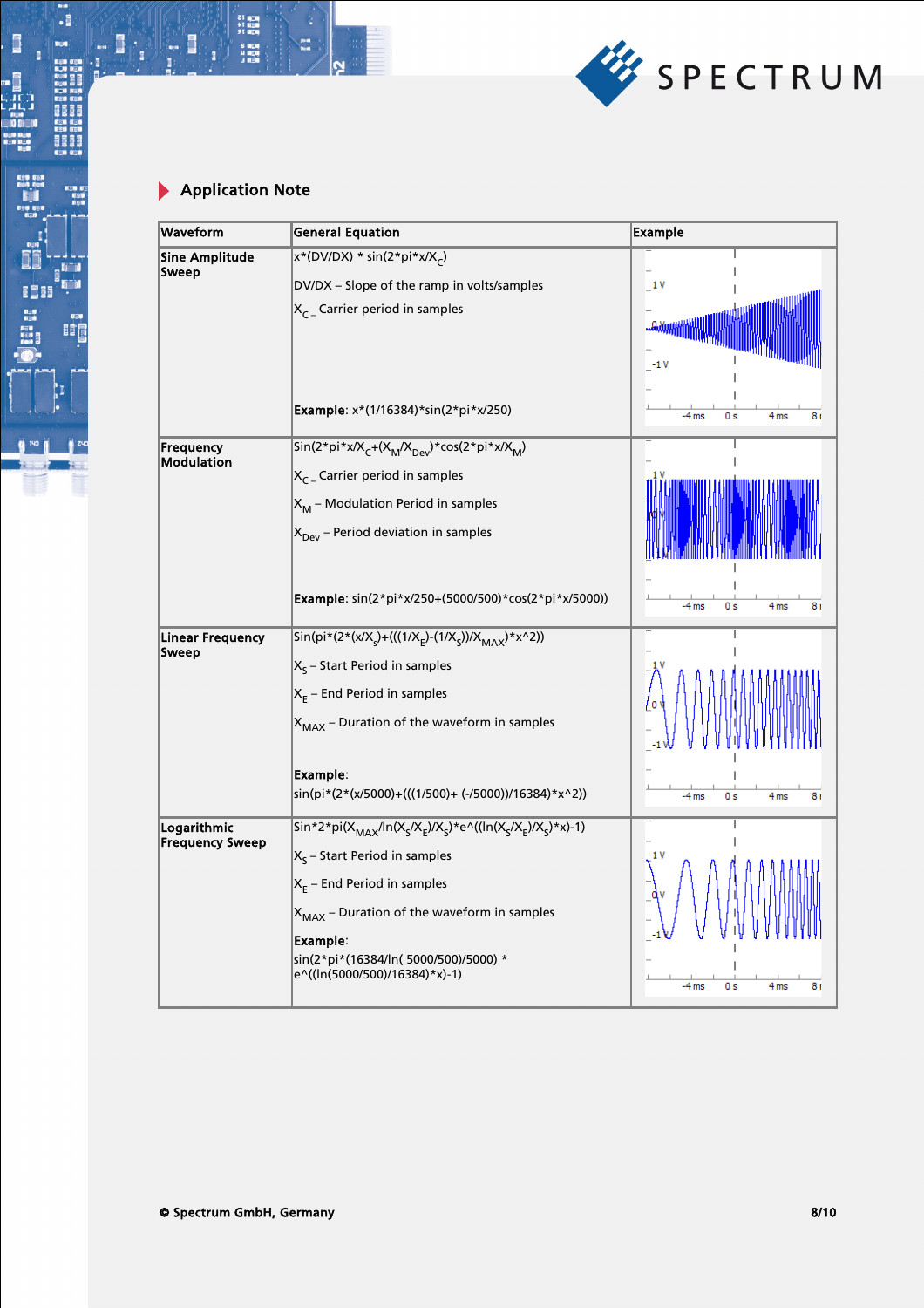

21 中国<br>41 日本<br>91 日本時代<br>6 日本時代

с

.:

i.

8888

BOT<sub>1</sub>

B

**I**I: 1

i<br>Ji

ana<br>Di Co

j

Les comments

 $\bullet$   $\bullet$ 

| Waveform                           | <b>General Equation</b>                                                         | <b>Example</b>                         |
|------------------------------------|---------------------------------------------------------------------------------|----------------------------------------|
| <b>Phase Modulation</b>            | $\sin((2 * pi * (x/Xc) + K * Sin(2 * pi * (x/XM)))$                             |                                        |
|                                    | $X_{C}$ Carrier period in samples                                               |                                        |
|                                    | $X_M$ – Modulation Period in samples                                            |                                        |
|                                    | K- Peak phase excursion in radians                                              |                                        |
|                                    |                                                                                 |                                        |
|                                    |                                                                                 |                                        |
|                                    | Example: sin(2*pi*(x/500)+7* sin(2*pi*(x/5000)))                                | 4 <sub>ms</sub><br>$-4ms$<br>0s<br>8r  |
| Lorentzian Pulse                   | $1/(1+((x-X_D)/(X_W))^2)$                                                       |                                        |
|                                    | $X_{D}$ - Time delay in samples                                                 | 1V                                     |
|                                    | $\vert_{\Upsilon_{\text{W}}}$ - Half width point of the pulse in samples        | 0V                                     |
|                                    |                                                                                 |                                        |
|                                    |                                                                                 | $-1V$                                  |
|                                    | Example: 1/(1+((x-8192)/500)^2)                                                 |                                        |
|                                    |                                                                                 | 4 <sub>ms</sub><br>$-4ms$<br>0 s<br>8r |
| <b>Full Wave Rectified</b><br>Sine | $\left  \text{Abs}(\text{Sin}(2^* \text{pi}^* \text{x}/ X_{\text{p}})) \right $ |                                        |
|                                    | $X_p$ – Sine wave period in samples                                             |                                        |
|                                    |                                                                                 |                                        |
|                                    |                                                                                 |                                        |
|                                    |                                                                                 | $-1V$                                  |
|                                    | Example: Abs(Sin(2*pi*x/5000))                                                  | $-4$ ms<br>0s<br>4 <sub>ms</sub><br>8r |
| <b>Half Wave Rectified</b>         | $\left 0.5*(sin(2*pi*x/X_p)+Abs(Sin(2*pi*x/X_p)))\right $                       |                                        |
| Sine                               | $X_p$ – Sine wave period in samples                                             |                                        |
|                                    | Example: 0.5*(sin(2*pi*x/5000)+Abs(Sin(2*pi*x/5000)))                           |                                        |
|                                    |                                                                                 |                                        |
|                                    |                                                                                 | $-1V$                                  |
|                                    |                                                                                 |                                        |
|                                    |                                                                                 | $-4ms$<br>0 s<br>4 <sub>ms</sub><br>8r |